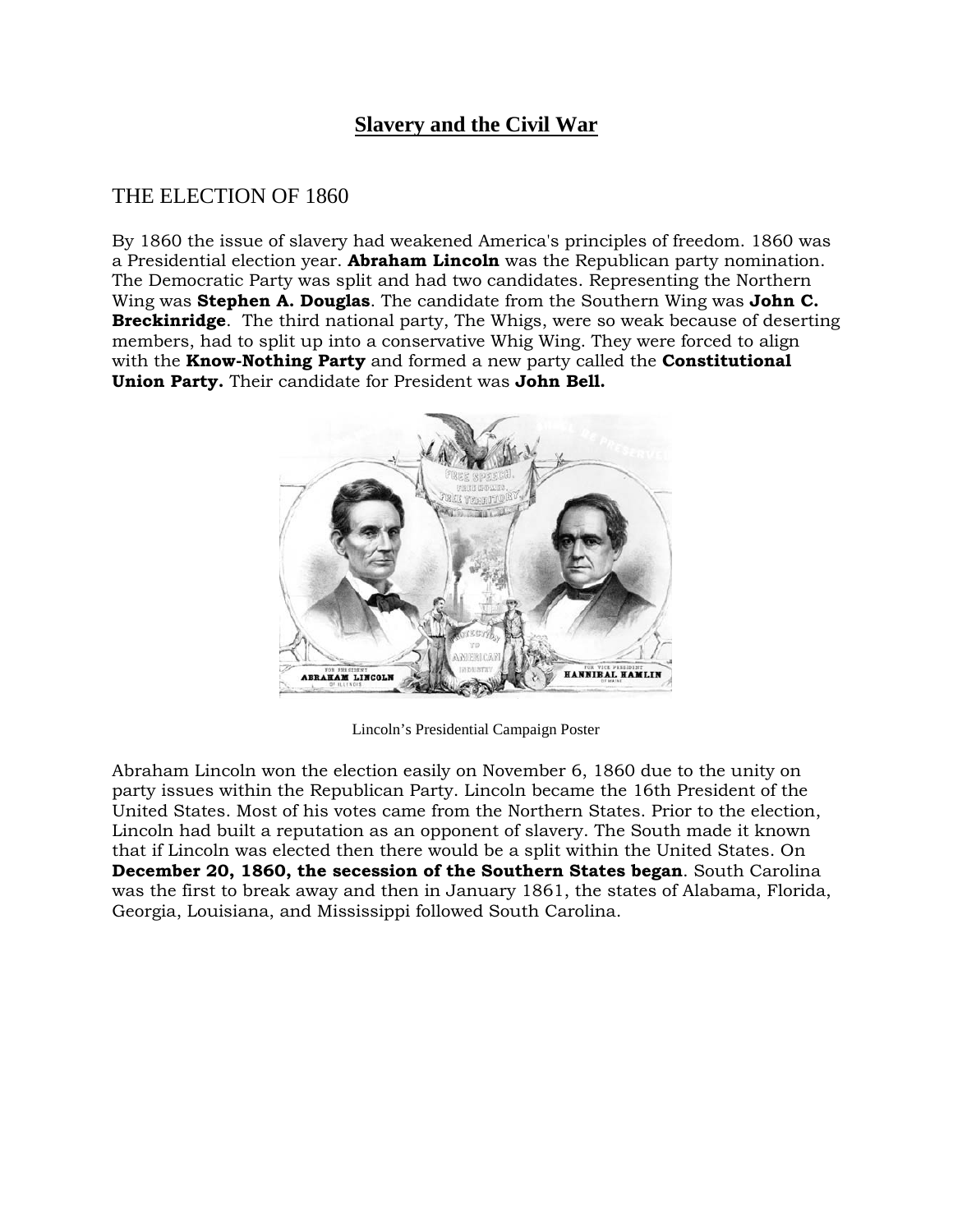A separate Union within the United States was created. It was called the **Confederate States of America.** Before the end of February, five other states joined this Confederacy. They were Arkansas, North Carolina, Tennessee, Texas, and Virginia.



When Abraham Lincoln took office on March 4, 1861 - the United States was a divided country with slavery as the major issue before the Republic.

The South moved fast and decided to seize U.S. Federal forts within their jurisdiction. **Fort Sumter** in Charleston Harbor was considered a Union stronghold. Lincoln saw its importance and began to reinforce and provide stronger protection for Fort Sumter. Lincoln's actions to strengthen the fort now meant that it had to be captured by force by the Confederates. The firing on Fort Sumter **on April 12, 1861** was the start of the American Civil War. Abraham Lincoln had been in office only one month

## THE CIVIL WAR (1861-1865)

The disunity of the states escalated into one of America's most dreadful and bloody wars. Lincoln's first actions as President were to preserve the Union at all costs. In a speech before Congress President Lincoln adamantly stated, *"A house divided against itself cannot stand."* 

Earlier, in 1858, Lincoln had stated that*, "I believe this government cannot endure, permanently, half slave and half free."* 

At the outset of the Civil War, both northern Whites and free Blacks came forward to join the Union Army. Right from the start of the war, both black slaves and freeman saw this opportunity to serve in the military as a way to relinquish their chains and prove their worthiness to the nation.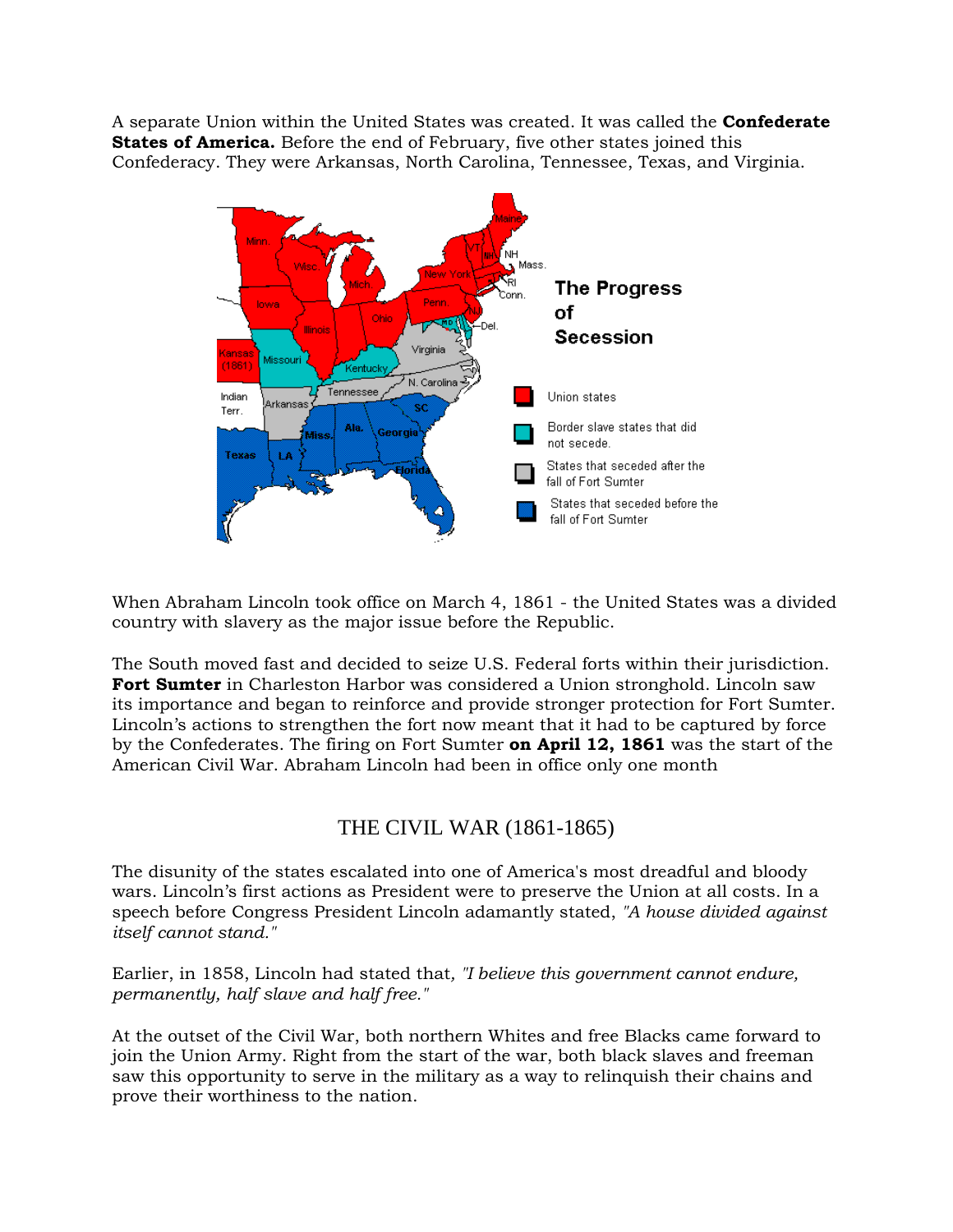Many black slaves in the South remained with their masters and assisted them on the side of the Confederacy. Despite these acts of patriotism, there was widespread resistance by whites on both the Union "blue" and Confederate "gray" sides in accepting Blacks as part of the military.

At the start of the war Lincoln rejected the participation of Blacks in the Union Army. He did not want to alienate the border states of Delaware, Maryland, Kentucky, and Missouri. Their white people still owned slaves but were loyal to the Union. In 1863, West Virginia became a state and chose to stay in the Union.

There were also many anti-abolitionist groups in the North who felt this war should not involve Blacks. The Union Secretary of War issued a statement: *"This Department has no intention at the present to call into service of the government any colored soldiers."* However, as the bloody war progressed, many slaves *"flocked to the Union lines seeking freedom."*

Slaves, by the hundreds, were crossing into Union territory, and were placed in "contraband camps." The need for able-bodied fighting men soon led individual states to swear them into the military and create separate regiments of all black troops. Other Blacks were enlisted as volunteers in semi-military or military support positions. It was not until August of 1862 that Blacks received the endorsement of Congress to serve in the Civil War. "Congress revoked the militia laws banning Blacks" from serving in the Union Army. Despite Congressional approval, there was still a great deal of confusion about Blacks fighting for the North.

When Abraham Lincoln issued the **Emancipation Proclamation** on January 1, 1863, "freeing all slaves in areas still in rebellion," all male, ex-slaves were then given their formal right to enlist in the U.S. Union Armed Forces. The casualties on both sides of the war were climbing. More soldiers were needed by both sides. Lincoln's Union Army was in desperate need of a major victory over the South. Even though the Emancipation Proclamation only freed those states in the Confederacy, the Union army was set to receive badly needed recruits.

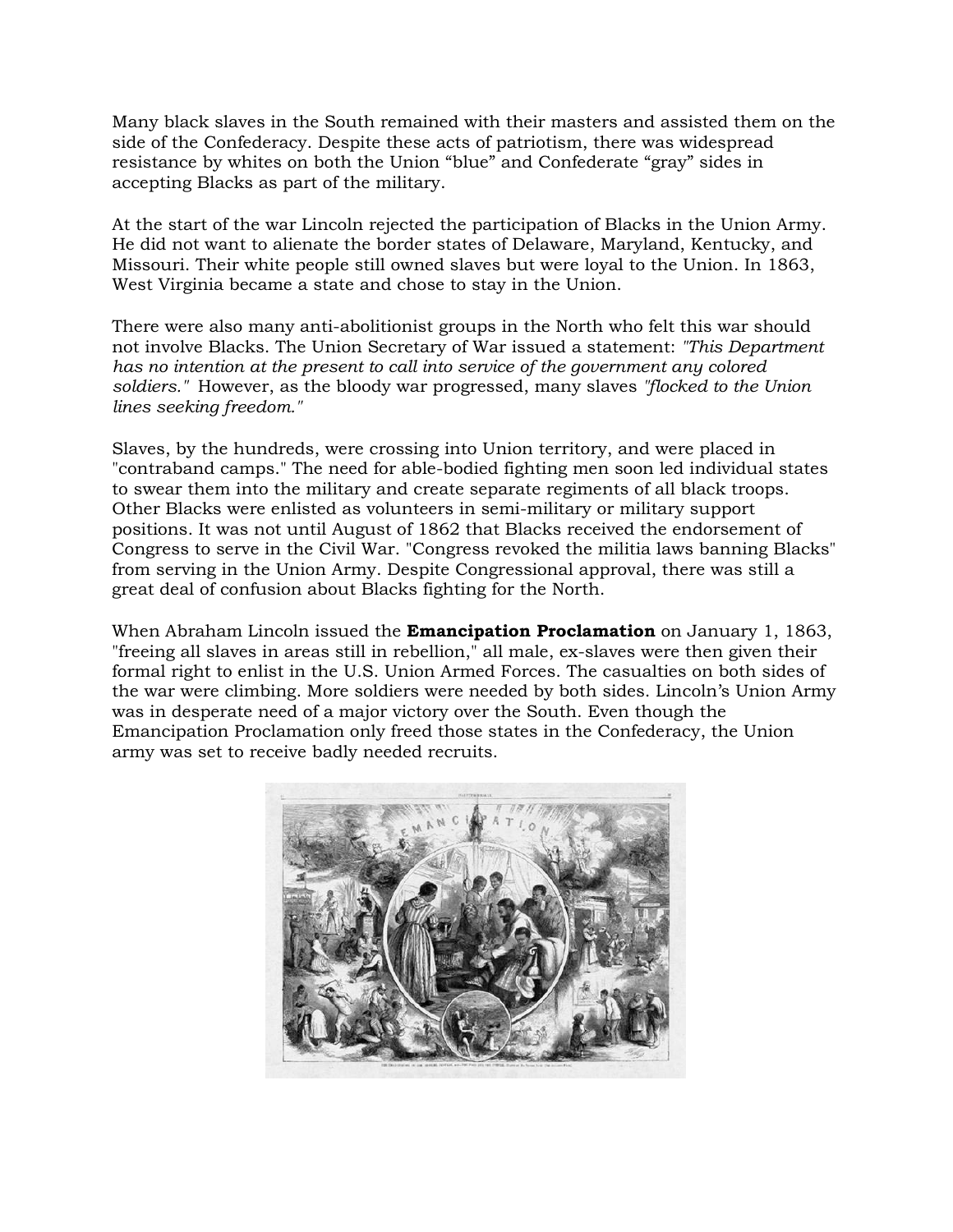On May 1, 1863, the War Department created the **Bureau of Colored Troops**. Their job was to handle the recruitment and organization of all black regiments. These units were known as the United States Colored Troops. Unfortunately, there was much doubt as to their competency, loyalty, and bravery. These regiments were always under close scrutiny.

These newly formed Black Regiments had White officers as their commanders. Sometimes acceptance of ex-slaves by these commanders was not always positive. One exception was the valor displayed by the **54th All Black Infantry Regiment** out of Boston, Massachusetts. After months of "dirty work" within the Union Army and not being allowed into combat, they were the leading regiment in the charge to capture Fort Wagner. The first African-American medal of Honor was awarded to William Carney of this 54th Infantry Regiment. More than 300 African-Americans died at the Fort Wagner assault.



By the end of the Civil War over 186,000 men of African descent had joined the United States Armed Forces. Over 38,000 died in an effort to be part of America's freedom. By the end of the war, twenty-four black soldiers were awarded the Congressional Medal of Honor.

In total, 620,000 troops were killed during the Civil War. The Union army lost 360,000 men, the Confederate army losing about 260,000.